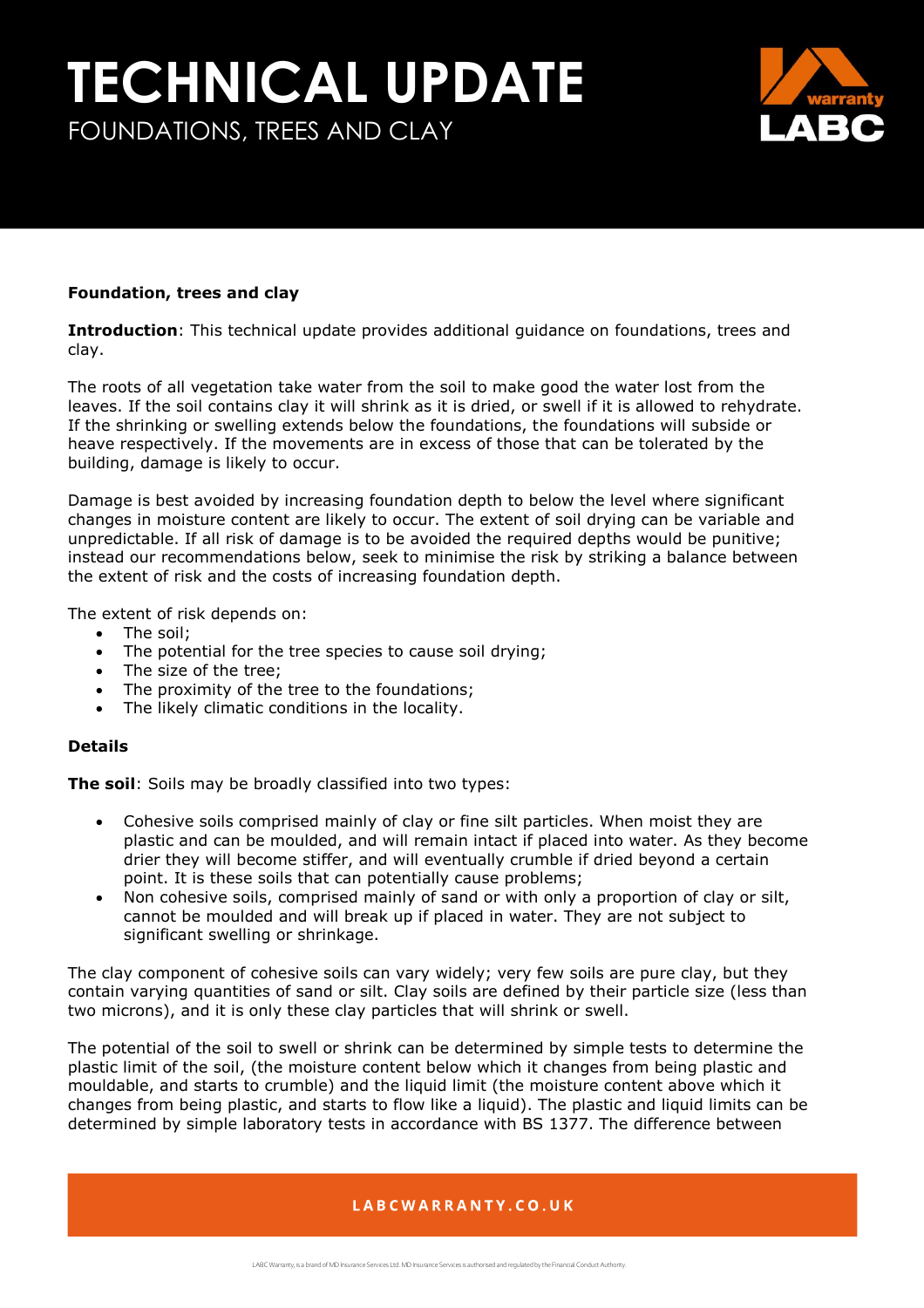# **TECHNICAL UPDATE** FOUNDATIONS, TREES AND CLAY



the plastic and liquid limits is the plasticity index, the higher the plasticity index, the greater the potential volume changes.

## **Potential of tree species to cause soil drying:**

Tree species differ in the ability of their roots to grow and exploit the available water in a cohesive soil, particularly if it has high clay content. This is commonly referred to as their 'water demand'. Species such as Oak, Poplar and Eucalyptus are deemed as high water demand as they are particularly efficient at exploiting clay soils, rooting to considerable depth. A few species only rarely cause damage and are deemed of low water demand, whilst the majority fall into the moderate category.

Hardwood species tend to have a broad spreading root system, extending considerable distances laterally as well as to depth. By contrast, the influence of most conifers is more localised but just as deep. A few species (of both hardwoods and conifers) have intermediate characteristics. The guidance takes account of the different patterns of rooting, but it must be emphasised that the distribution of roots can be variable and so the guidance should not be taken as indicating a 'zone of influence' of a tree.

#### **Size of tree:**

The amount of water taken by the roots relates to the leaf area and the vigour of the tree. With open grown trees, height is usually considered to be the best indicator of leaf area. The greatest water uptake occurs as the tree reaches maturity, and so 'mature height' is the determining factor. Individual trees within a group or row will have a smaller leaf area, but as they compete with each other the mature height of the individual trees still remains the relevant factor.

#### **Proximity:**

The closer the tree, the deeper the potential influence. The guidance indicates the required foundation depth at any distance. The parts of the foundations closest to the tree require the greatest depth, but if preferred can be stepped up for more distant parts.

#### **Likely Climatic Conditions:**

Weather conditions play a major role in determining the extent of soil drying. Hot sunny weather will increase the rate of water uptake by the roots, whereas rainfall during the summer can restore the water that has been taken. As the hottest and driest conditions tend to be in South East England, it has the greatest risk. For other parts of the country the guidance allows for reducing the required foundation depth where the risk is less.

## LABCWARRANTY.CO.UK